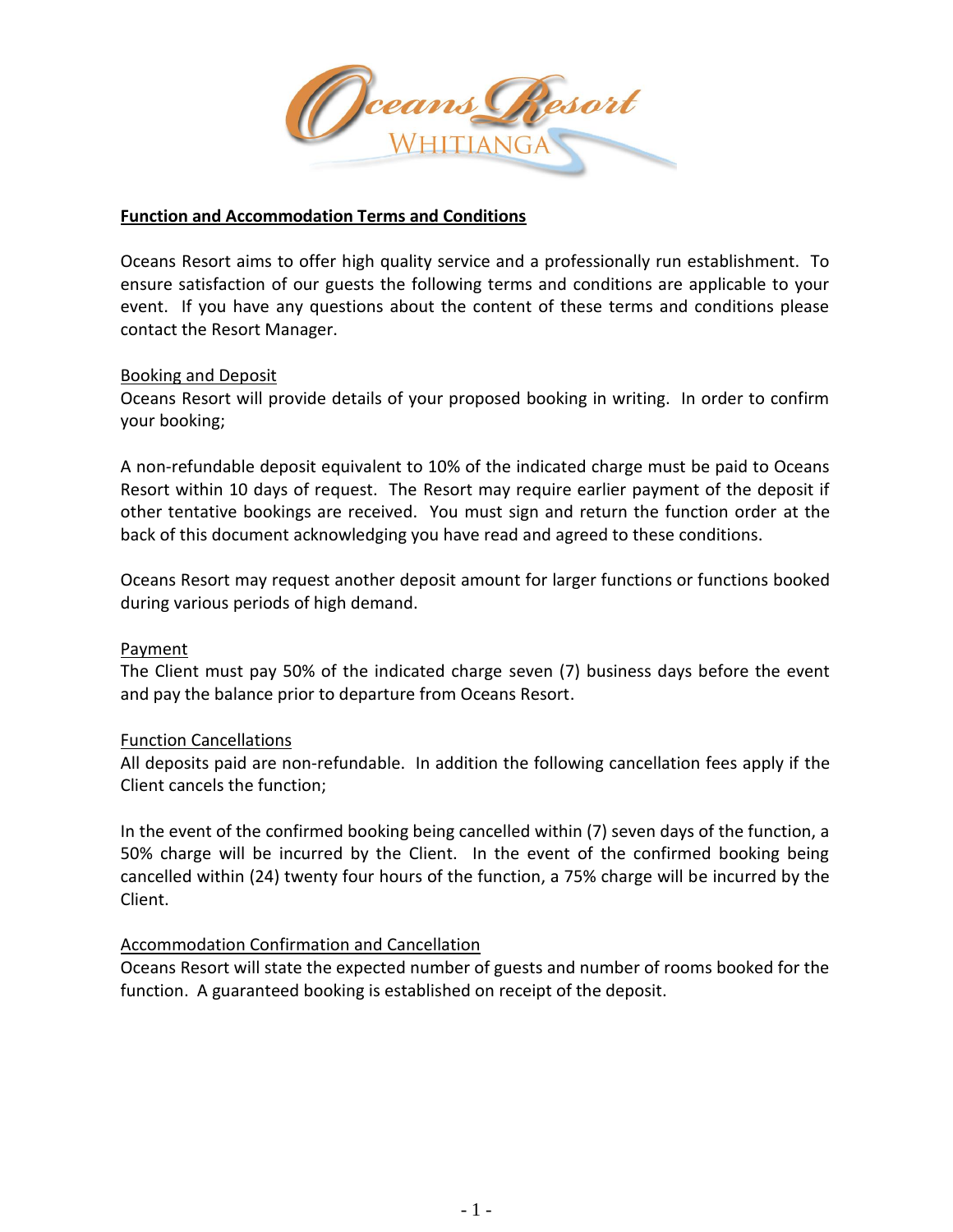

The number of rooms required must be confirmed (30) thirty days prior to arrival with an initial rooming list. This will be the minimum number of rooms that will be charged.

A charge equal to one night's tariff will be charged for each accommodation "no show".

A final rooming list must be provided to the Resort at least (14) fourteen days prior to arrival.

# Conduct of the Function

Attaching anything by nails, screws or adhesives in any way to any wall, door or any other part of the building is not permitted.

The use of smoke machines and/or pyrotechnics, due to the effect on our fire detection systems, is not permitted.

All our venue rooms and accommodation rooms are strictly non-smoking.

The Client agrees to commence and complete the function at the times outlined in the schedule of events unless other times are agreed to by Oceans Resort.

The client agrees to conform to a standard of behaviour that is at all times acceptable and courteous to other Resort guests, staff and residents and further that all noise levels are consistent with the type of function being carried on at the venue, provided that after 11pm all noise of any type is to be reduced to such as level that is consistent with local by-laws and/or regulations. The Client acknowledges that the Managers directions in respect of perceived breach of noise levels shall be adhered to immediately by the Client.

Oceans Resort reserves the right to end your event if it reasonably believes that your event is not being conducted in an orderly and lawful manner. Oceans Resort has no responsibility to you for any costs, damages or expenses that you may incur in relation to the Resort's termination of your function.

The Client must ensure that all guests and invitees do not breach any statues, by-laws or regulations including the premise's liquor licence and fire regulations.

No food or beverages may be taken away from the function venue or onto other areas of the resort.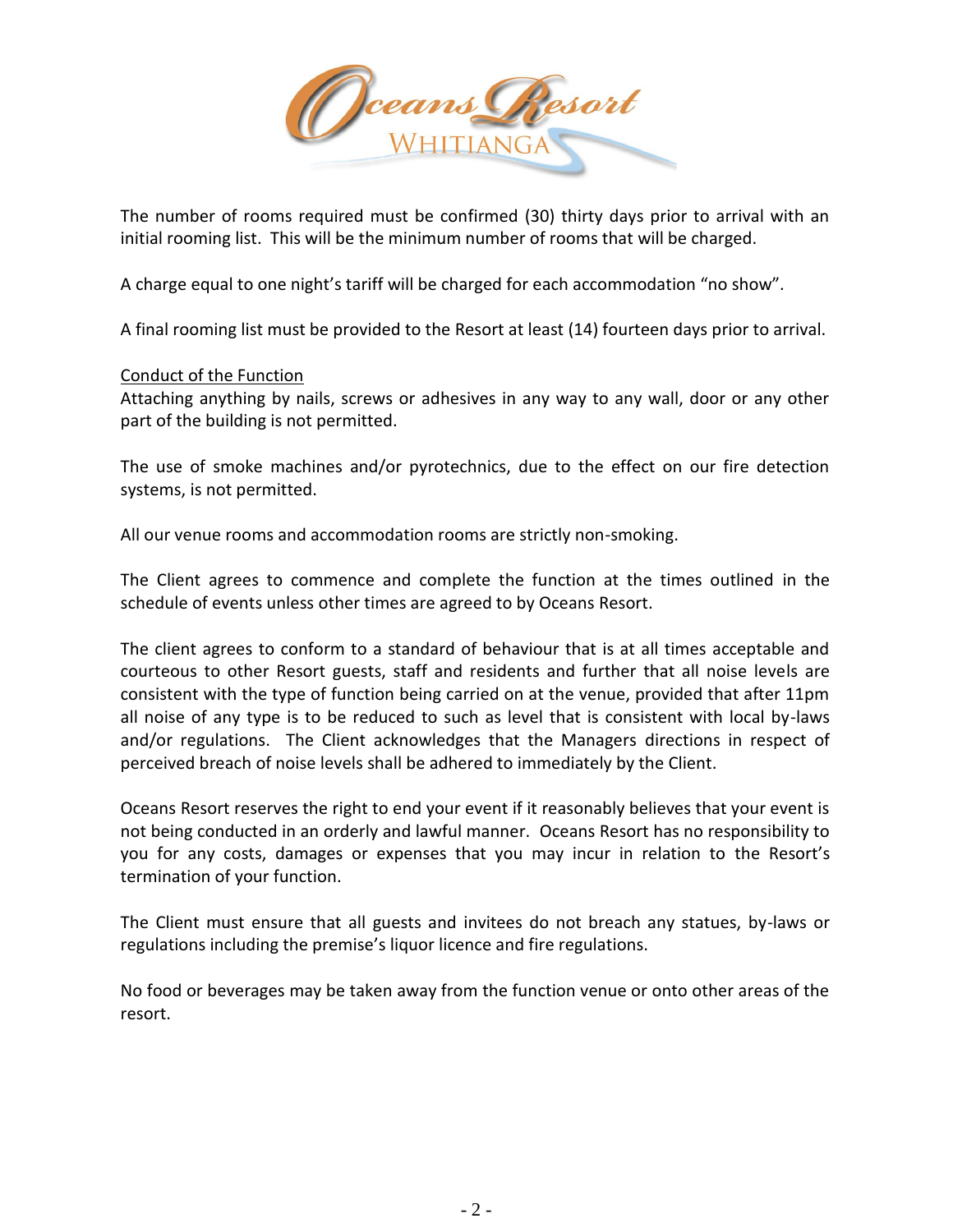Ceans Resort

Oceans Resort may remove or deny entry to anybody being disruptive or acting in a disorderly manner.

As per the Clients instructions only authorized persons named (7) seven days prior to the event are authorized to make charges against the Clients account.

#### Indemnity

Oceans Resort does not accept responsibility for damage to, loss of, or theft of any property left on the premises, prior to, during or after any function.

The Client assumes full responsibility for any and all damage caused by the Client or any of the Client's guests or invitees or other persons attending the function whether in accommodation rooms, the venue room or any other part of the Resort.

The Client agrees to be responsible for and indemnify the Resort for any additional cleaning requirements which the Resort considers to be in excess of general cleaning and claims by any person for loss, injury or death or damage of any kind arising from the Clients use, or any person attending the event and or room accommodation, which is caused or contributed to by the Clients negligence or that of persons attending the function.

# Agency

Unless otherwise agreed, the party which accepts these terms and conditions by signing and returning the acceptance form will be the party responsible for payment of the function.

If the function is being booked by an agent on behalf of a third party the agent must provide to the Resort authorization from the third party which confirms the agent is authorized to accept the terms and conditions on its behalf and confirms the third party will be liable to the Resort for payment of the Function charge notwithstanding that they have not personally signed these terms and conditions.

**Thank you for choosing Oceans Resort Whitianga for your upcoming function. Please sign the following acceptance form.**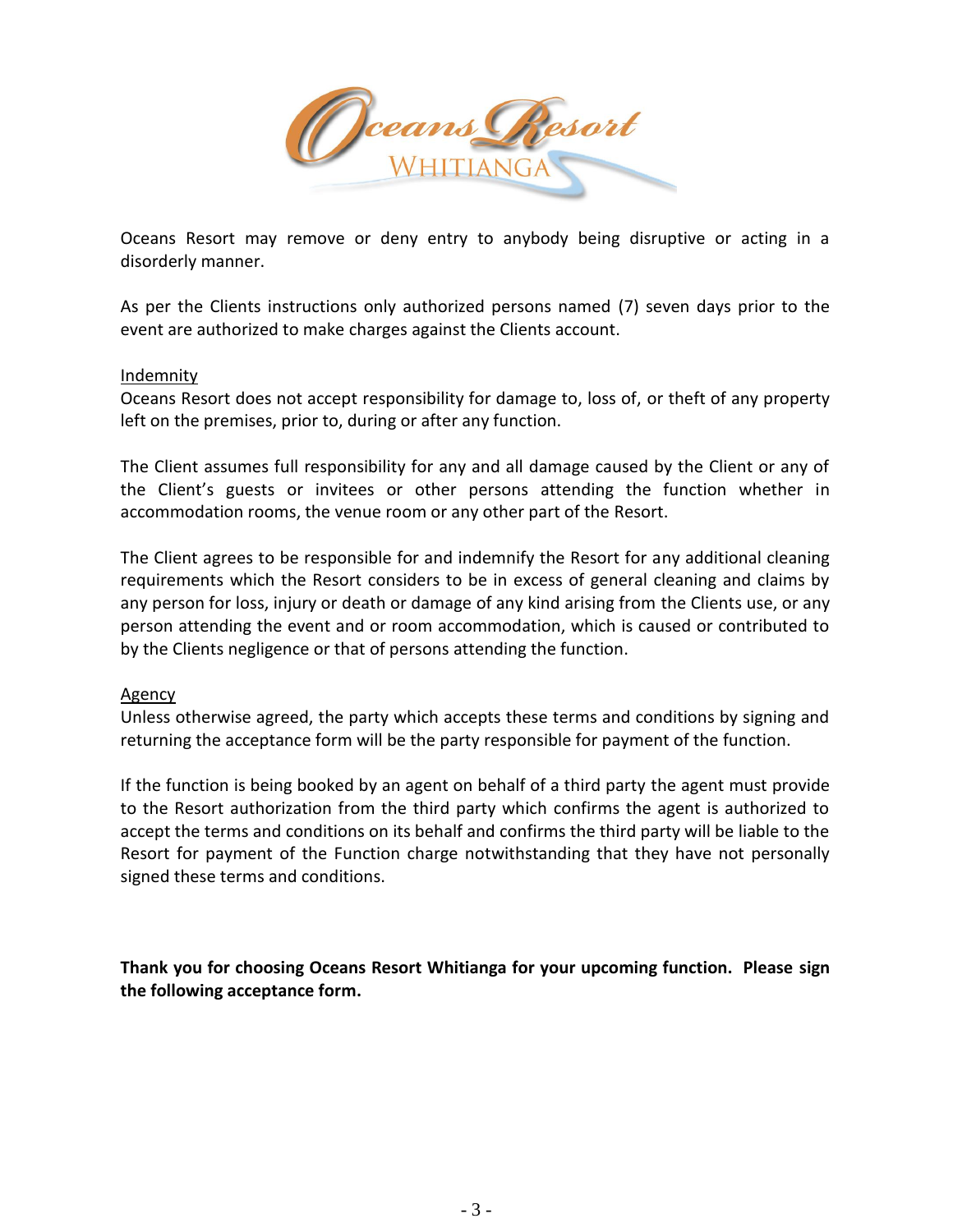

# **Acceptance of Terms and Conditions**

Simply read the terms and conditions complete below, and sign off to confirm acceptance of the terms and conditions and your function details.

| Attention               | Vicky Lancaster |
|-------------------------|-----------------|
| Date/s of Hire          |                 |
| Company/Name            |                 |
| <b>Contact Person</b>   |                 |
| Position                |                 |
| <b>Postal Address</b>   |                 |
| Telephone               |                 |
| Fax                     |                 |
| Email                   |                 |
| Credit Card Type        |                 |
| Credit Card Number      |                 |
| Credit Card Expiry Date |                 |